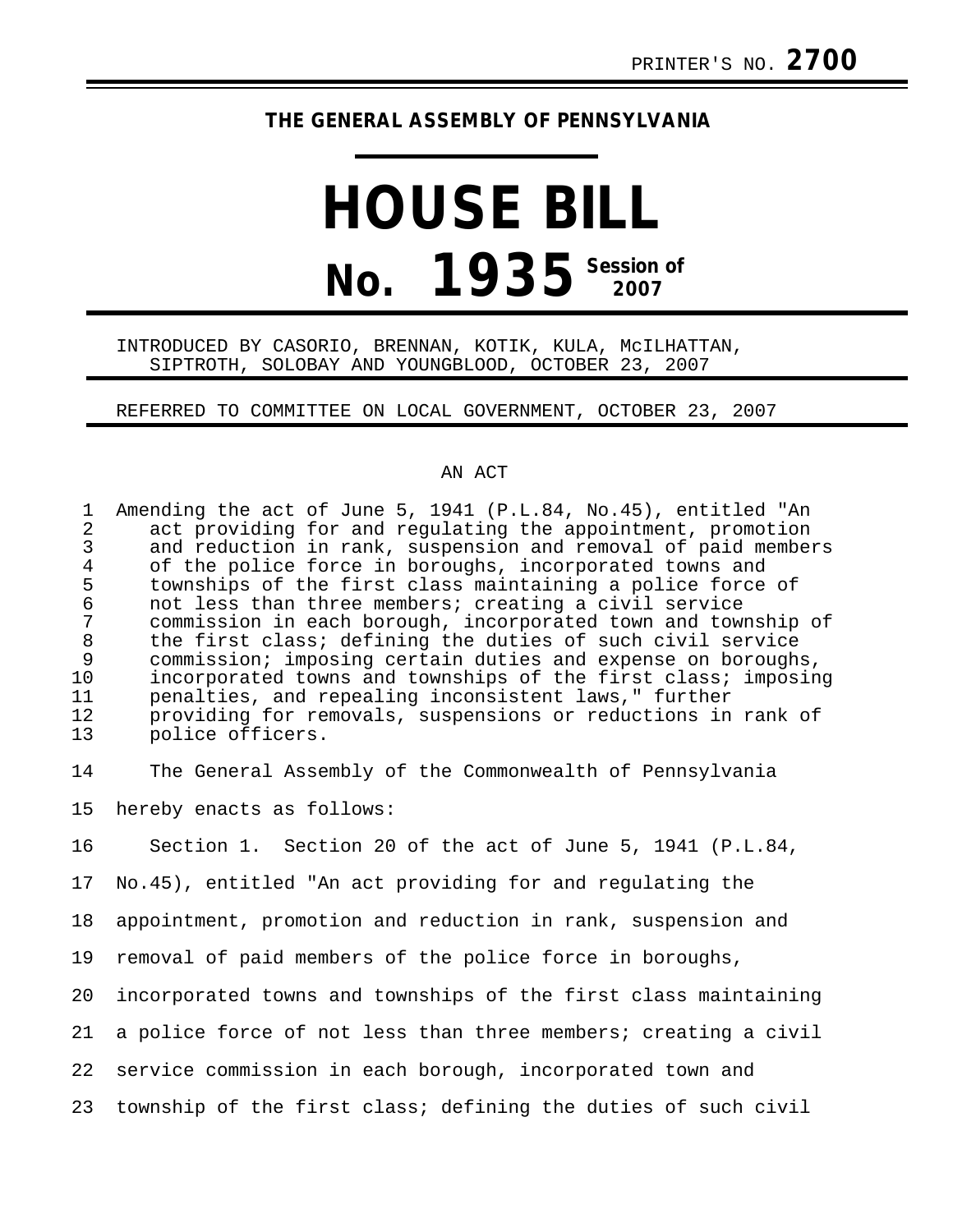1 service commission; imposing certain duties and expense on 2 boroughs, incorporated towns and townships of the first class; 3 imposing penalties, and repealing inconsistent laws," amended 4 May 9, 1984 (P.L.256, No.58), is amended to read: 5 Section 20. Removals.--No person employed in any police 6 department of any political subdivision shall be suspended, 7 removed or reduced in rank, except for the following reasons: 8 (1) physical or mental disability affecting his ability to 9 continue in service, in which cases the person shall receive an 10 honorable discharge from service; (2) neglect or violation of 11 any official duty; (3) violation of any law of this Commonwealth 12 which provides that such violation constitutes a misdemeanor or 13 felony; (4) inefficiency, neglect, intemperance, disobedience of 14 orders or conduct unbecoming an officer; (5) intoxication while 15 on duty; (6) engaging or participating in the conducting of any 16 political or election campaign while on duty or in uniform 17 otherwise than to exercise his own right of suffrage. A person 18 so employed shall not be removed for religious, racial or 19 political reasons. A written statement of any charges made 20 against any person so employed shall be furnished to such person 21 within five days after the same are filed.

22 If for reasons of economy or other reasons it shall be deemed 23 necessary by any municipality to reduce the number of paid 24 employes of the police department, then such political 25 subdivision shall apply the following procedure: (a) if there 26 are any employes eligible for retirement under the terms of any 27 retirement or pension law, then such reduction in numbers shall 28 be made by retirement if the party to be retired exceeds the 29 maximum age as defined in the act of October 27, 1955 (P.L.744, 30 No.222), known as the "Pennsylvania Human Relations Act"; (b) if 20070H1935B2700 - 2 -